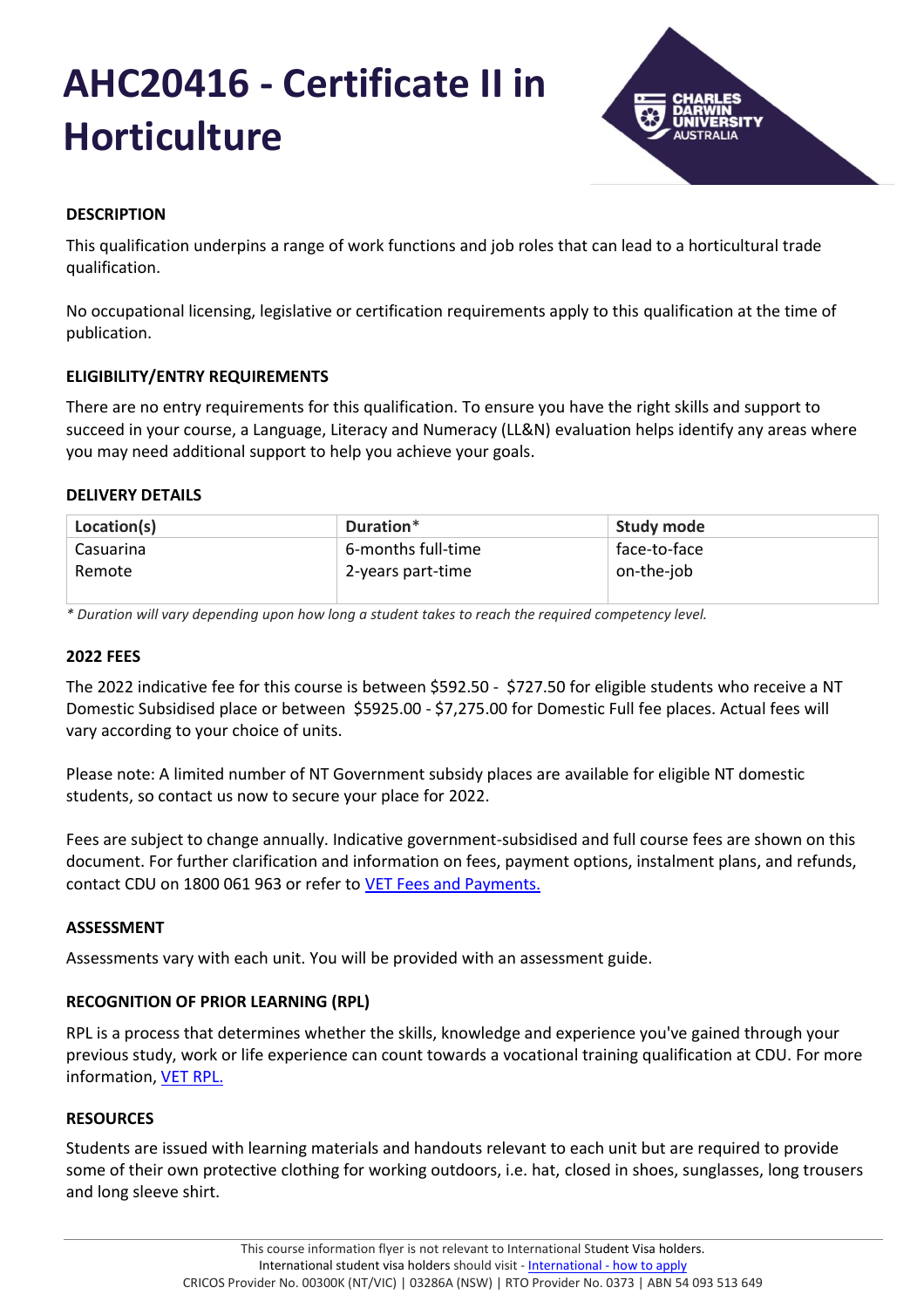#### **STUDY AND CAREER PATHWAYS**

Further training pathways from this qualification include but are not limited to Certificate III in Horticulture, Certificate III Conservation or Certificate III in Rural Operations.

#### **QUALIFICATION CONTENT**

To achieve a AHC20416 Certificate II in Horticulture a total of fifteen (15) units of competency must be completed comprising five (5) core and ten (10) elective units as detailed in the packaging rules and listed below. The electives offered may vary between campuses.

#### **CORE UNITS**

|           | $AHCPCM201$ Recognise plants                           |
|-----------|--------------------------------------------------------|
| AHCPMG201 | Treat weeds                                            |
| AHCPMG202 | Treat plant pests, diseases and disorders              |
| AHCSOL202 | Assist with soil or growing media sampling and testing |
| AHCWHS201 | Participate in work health and safety processes        |

#### **ELECTIVE UNITS (SELECT AT LEAST 8 UNITS FROM THE LIST BELOW)**

| AHCCHM201 | Apply chemicals under supervision                         |
|-----------|-----------------------------------------------------------|
| AHCMOM202 | Operate tractors                                          |
| AHCMOM203 | Operate basic machinery and equipment                     |
| AHCMOM204 | Undertake operational maintenance of machinery            |
| AHCMOM213 | Operate and maintain chainsaws                            |
| AHCNSY201 | Pot up plants                                             |
| AHCNSY202 | Care for nursery plants                                   |
| AHCNSY204 | Maintain indoor plants                                    |
| AHCPCM202 | Collect, prepare and preserve plant specimens             |
| AHCPGD201 | Plant trees and shrubs                                    |
| AHCPGD203 | Prune shrubs and small trees                              |
| AHCWRK209 | Participate in environmentally sustainable work practices |

# **UNNAMED ELECTIVE UNITS (YOU CAN CHOOSE UP TO 2 UNITS FROM THE LIST BELOW)**

| AHCNSY207 | Undertake propagation activities                                         |
|-----------|--------------------------------------------------------------------------|
| AHCPHT215 | Plant horticultural crops                                                |
| AHCIRG219 | Assist with low volume irrigation operations                             |
| AHCBIO203 | Inspect and clean machinery, tools and equipment to preserve biosecurity |

#### **WITHDRAWING FROM A QUALIFICATION**

You may withdraw from this qualification and receive, where relevant, a Statement of Attainment for all units of competency you have successfully completed.

#### **SUPPORT SERVICES**

The University supplies support for students in many areas, including Accommodation, Careers and Employability, Counselling, Disability Services, Student Advocacy, Indigenous Tutorial Support Services, International Student Support Services, Library Services, and VET Learner Support Services.

AHC20416 - Certificate II in Horticulture<br>2022 - Version 15 2022 - Version 15 Page 2 of 3 More information is available at **Student Support.**